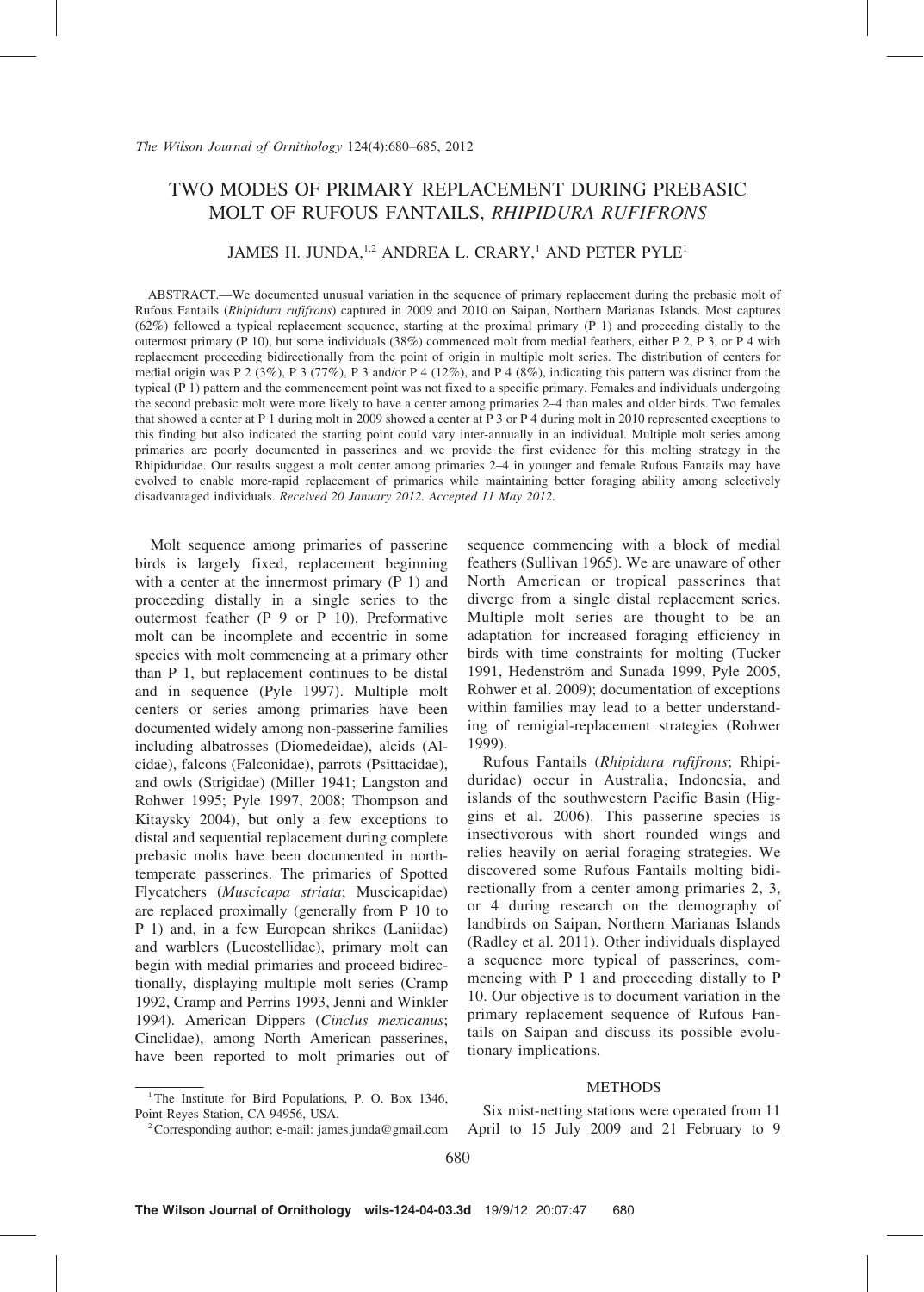| TABLE 1. Molt patterns of Rufous Fantails captured in 2009 and 2010 at TMAPS stations on Saipan. Younger (SCB<br>individuals and females were more likely to have a primary 2–4 strategy then older (DCB) individuals and males. |             |                    |                    |                      |  |  |  |  |
|----------------------------------------------------------------------------------------------------------------------------------------------------------------------------------------------------------------------------------|-------------|--------------------|--------------------|----------------------|--|--|--|--|
|                                                                                                                                                                                                                                  | $DCB^{a,b}$ | SCB <sub>b,c</sub> | Males <sup>b</sup> | Females <sup>b</sup> |  |  |  |  |

|                   |     | $DCB^{a,b}$ | SCB <sup>b,c</sup> | Males <sup>b</sup> | Females <sup>b</sup> |
|-------------------|-----|-------------|--------------------|--------------------|----------------------|
| Primary 1 group   | 108 |             | 34                 | 20                 |                      |
| Primary 2-4 group | 66  |             |                    |                    | 14                   |
| Primary $2d$      |     |             |                    |                    |                      |

Primary  $3^d$  51 6 26 7 11 Primary  $3/4^d$  8 1 2 0 1 Primary  $4^d$  5 1 3 0 1

<sup>a</sup> DCB (Definitive Cycle Basic) individuals are those undergoing at least their third prebasic molt.<br><sup>6</sup> Age and gender could not be assertained for all captures.<br><sup>6</sup> SCB (Second Cycle Basic) individuals are those underg

October 2010 on Saipan (15 $^{\circ}$  12' N, 145 $^{\circ}$  45' E), a tropical Pacific island in the Northern Mariana Archipelago (Radley et al. 2011). Each mistnetting station was operated for 6 hrs once every 10 days following protocols established by the Institute for Bird Populations (DeSante et al. 2009). All unbanded birds were individually marked with numbered aluminum leg bands and many were classified to age and gender (Pyle et al. 2008, Radley et al. 2011). Wing chord was measured ( $\pm$  1.0 mm) as unflattened right wing from wrist to tip of the longest primary. Mass  $(\pm 0.1 \text{ g})$  was measured using a digital scale. Rufous Fantails typically have a partial preformative molt and do not replace primaries or secondaries until the second prebasic molt. Age was assigned based on extent of skull pneumatization, plumage, and molt-limit criteria (Radley et al. 2011), and verified through recapture data when available. Age codes were defined based on plumage cycle (Wolfe et al. 2010) and birds were categorized as either second-cycle basic (SCB), including those undergoing the second prebasic molt, or definitive-cycle basic (DCB), including those undergoing the third or later prebasic molt. Individuals in breeding condition were assigned as male by the presence of cloacal protuberance or female by presence of a brood patch (Pyle 1997, Radley et al. 2011).

The presence or absence of symmetrical flightfeather molt was recorded for all birds captured. Both wings were scored for most captures to confirm sequence and assess symmetry between wings. We categorized individuals based on moltscore patterns (using the strategies of Rohwer 2008) as either showing distal sequential molt from P 1 (primary-1 group), showing molt centers at P 2, P 3, P 3/4, or P 4 and both distal and proximal replacement (primary 2–4 group), or showing distal molt between P 5 and P 10 (primary 5–10 group). A center at P 3/4 was assigned when these two growing primaries were equal in length, indicating molt had commenced with both feathers at about the same time. Replacement of primaries 1–3 can be rapid and close to synchronous in passerines (Pyle 1997), and we were careful to ensure that P 1 was fresher than P 2 (and thus replaced earlier) in those categorized into the primary-1 group and in which both of these primaries were fully grown. We did not identify commencement point among primaries 1 to 4 in the primary 5–10 group and these birds are not considered further.

#### **RESULTS**

We captured 1,086 Rufous Fantails a combined 1,728 times during 2009 and 2010; 306 individuals were captured a combined 448 times when primaries were molting, and we scored primaries for 343 captures. Molt center and sequence among primaries 1–4 were categorized during 174 molt episodes for 166 birds (8 birds were scored twice during prebasic molt episodes in both 2009 and 2010). All documented molt sequences were symmetrical between wings within one full-grown feather, and no birds had varying molt centers on different wings.

Sequential replacement from P 1 was recorded for 108 of 174 molt episodes (62%) and a center among primaries 2–4 from which molt proceeded bi-directionally was recorded for the remaining 66 (38%) episodes (Tables 1, 2; Fig. 1). Most birds in the primary 2–4 group (77%) initiated molt at primary 3 (Table 1), and the distribution among centers (including 3% at P 2, 12% at P 3/4, and 8% at P 4) was normal (Kolmogorov-Smirnov test for normality:  $D = 0.042$ ,  $P > 0.15$ ). The mean starting point within this group was 3.11, or just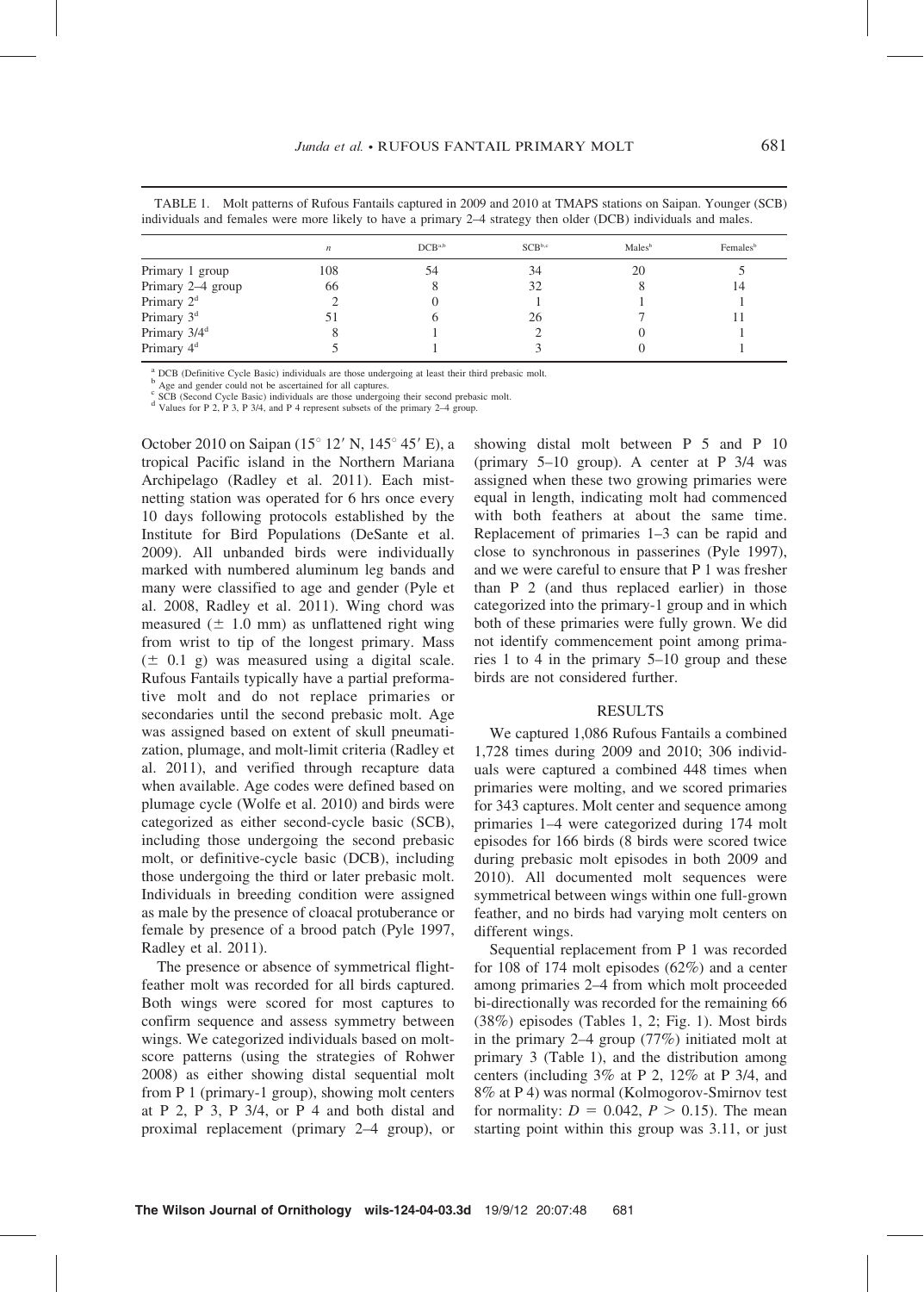TABLE 2. Examples of feather scores for primary molt sequence of Rufous Fantails based on individuals captured on Saipan in 2009 and 2010 (following Rohwer 2008). Two examples of each primary center are shown. Numeric values represent proportion of feather growth; notations are Nodal (N) and Terminal (T), and arrows above notations indicate sequence direction.

|                | Primary            |                   |                   |                   |                   |                   |            |            |            |            |
|----------------|--------------------|-------------------|-------------------|-------------------|-------------------|-------------------|------------|------------|------------|------------|
| Primary center |                    | $\overline{c}$    | 3                 | $\overline{4}$    | 5                 | 6                 | 7          | 8          | 9          | 10         |
|                | N <sub>0.3</sub>   | 0.2               | $\rightarrow 0.1$ | OLD               | OLD               | <b>OLD</b>        | <b>OLD</b> | <b>OLD</b> | <b>OLD</b> | OLD        |
|                | <b>NNEW</b>        | $\rightarrow 0.7$ | $\rightarrow 0.4$ | $\rightarrow 0.1$ | <b>OLD</b>        | <b>OLD</b>        | <b>OLD</b> | <b>OLD</b> | <b>OLD</b> | <b>OLD</b> |
| $\overline{c}$ | $T \leftarrow 0.6$ | <b>NNEW</b>       | <b>OLD</b>        | <b>OLD</b>        | <b>OLD</b>        | <b>OLD</b>        | <b>OLD</b> | <b>OLD</b> | <b>OLD</b> | <b>OLD</b> |
| $\overline{c}$ | $T \leftarrow 0.2$ | N <sub>0.6</sub>  | OLD               | <b>OLD</b>        | OLD.              | OLD               | OLD        | OLD        | OLD        | OLD        |
| 3              | $T \leftarrow 0.1$ | 0.7               | N <sub>0.8</sub>  | 0.6               | $\rightarrow 0.1$ | <b>OLD</b>        | <b>OLD</b> | OLD        | OLD        | OLD        |
| 3              | $T \leftarrow 0.3$ | 0.7               | <b>NNEW</b>       | 0.8               | 0.4               | $\rightarrow 0.1$ | <b>OLD</b> | <b>OLD</b> | <b>OLD</b> | <b>OLD</b> |
| 3/4            | OLD                | <b>OLD</b>        | N <sub>0.2</sub>  | N <sub>0.2</sub>  | <b>OLD</b>        | <b>OLD</b>        | <b>OLD</b> | <b>OLD</b> | <b>OLD</b> | <b>OLD</b> |
| 3/4            | OLD                | $-0.5$            | N <sub>0.8</sub>  | N <sub>0.8</sub>  | $\rightarrow 0.6$ | $\rightarrow 0.1$ | <b>OLD</b> | <b>OLD</b> | OLD        | OLD        |
| 4              | $T \leftarrow 0.3$ | 0.5               | $-0.6$            | N <sub>0.7</sub>  | 0.4               | 0.1               | <b>OLD</b> | <b>OLD</b> | OLD        | OLD        |
| $\overline{4}$ | $T \leftarrow 0.1$ | 0.3               | $\leftarrow 0.7$  | <b>NNEW</b>       | 0.6               | 0.1               | <b>OLD</b> | <b>OLD</b> | <b>OLD</b> | OLD        |

distal to P 3, when calculated according to primary center number (P 3/4 scoring 3.5).

Younger (SCB) birds were more likely to initiate primary molt among primaries 2–4 than older (DCB) birds with a mean starting point of 2.01 versus 1.54 for older birds (ANOVA,  $F_{2,183}$ )  $= 4.03, P = 0.019$ . Females (mean starting point 2.22) were more likely to initiate primary molt at primaries 2–4 than males (mean starting point 1.48;  $F_{2,183} = 8.30, P = 0.006$ ; Table 1). Mean  $(±$  SE) wing chord among 31 males of our sample was  $67.1 \pm 1.41$  and mean wing chord among 22 females was  $63.9 \pm 1.73$  mm ( $F_{1,51} = 57.32$ ,  $P =$ 0.000). Mean mass among 29 males was  $8.4 \pm$ 0.43 g and mean mass among 22 females was 7.9  $\pm$  0.37 g, ( $F_{1,49}$  = 14.44,  $P = 0.000$ ). Wing chord was also significantly longer among 81 DCB birds  $(65.9 \pm 1.96 \text{ mm})$  than among 62 SCB birds (64.7)  $\pm$  2.42 mm;  $F_{1,140} = 5.62, P = 0.004$ ), but mass did not differ with age among 79 DCB (8.1 + 0.47 g) and 62 SCB (8.0 + 0.45 g) birds ( $F_{1,140}$  = 1.55,  $P = 0.216$ ). The effects of age ( $P = 0.052$ )



FIG. 1. Replacement patterns in Rufous Fantails captured on Saipan in 2009–2010. Primaries are numbered distally from P 1 (innermost) to P 10 (outermost). Images show centers at P 1 (A), P 2 (B), P 3 (C), and P 4 (D).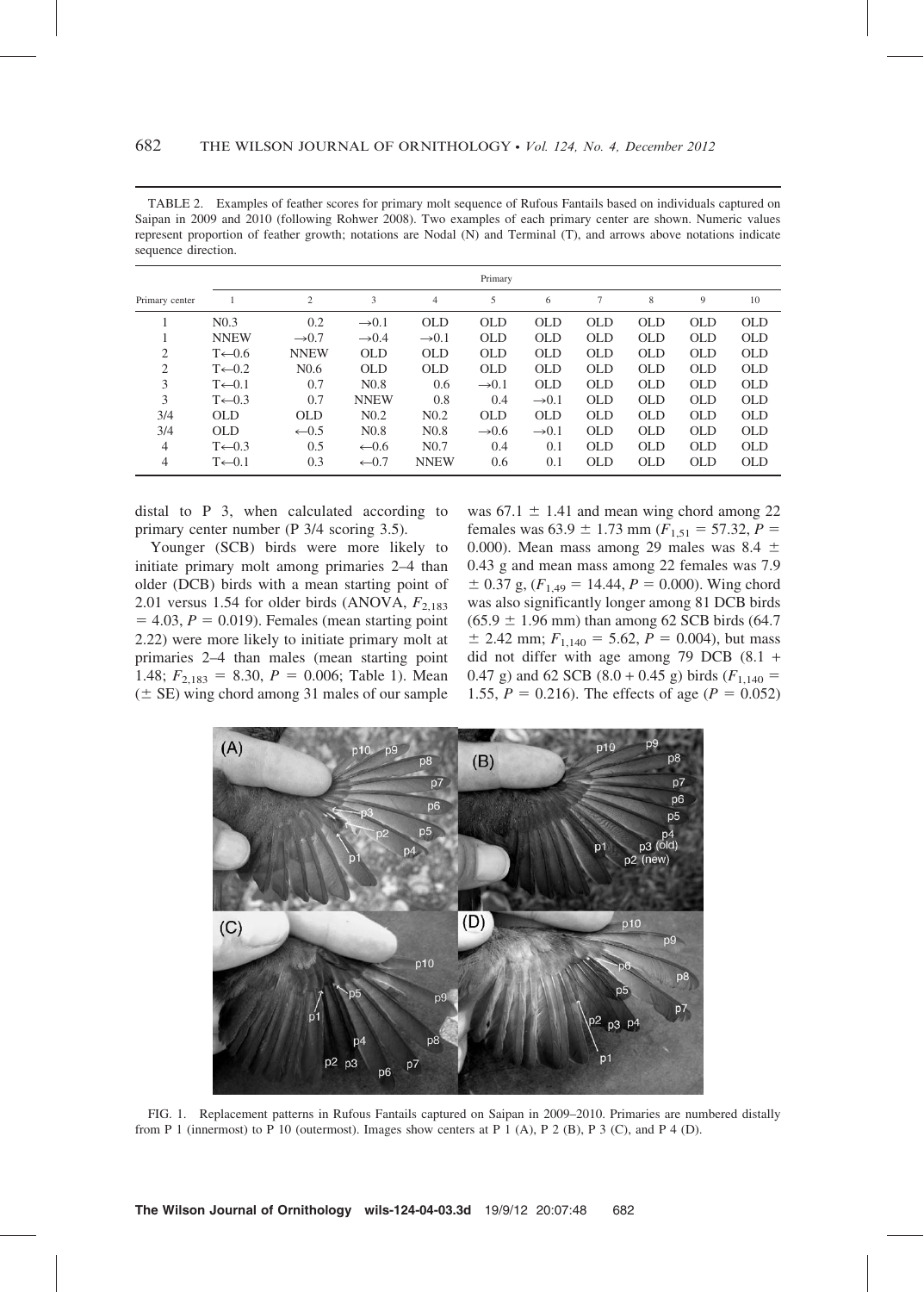

FIG. 2. Number of individual Rufous Fantails captured on Saipan showing centers at P 1 (bar stippling) and primaries 2–4 (bar hatching), and proportion of individuals with centers at primary 2–4 (line) by month during February to August 2009–2010.

and gender ( $P = 0.038$ ) remained significant or nearly so, but the effects of wing chord ( $P =$ 0.170) and mass ( $P = 0.828$ ) were not significant when analyzed using multiple ANOVA  $(F_{2,47})$ .

The within-month proportion of individuals captured in February to August that exhibited a center among primaries 2–4 varied from 20 to 47% with little evident seasonality (Fig. 2). Six of eight birds captured during separate prebasic molt episodes had the typical sequence from P 1 during both episodes, one DCB female had a center at P 1 in 2009 and a center at P 4 in 2010, and one SCB female had a center at P 1 in 2009 and a center at P 3 in 2010; these two individuals represented exceptions to the age-specific pattern.

#### DISCUSSION

Multiple molt centers or series among primaries are poorly documented in passerines and our results indicating a center at primaries 2, 3, or 4 for some Rufous Fantails provides the first evidence for multiple molt series in the Rhipiduridae (Higgins et al. 2006). The only North American passerine with an atypical primary molt sequence may be the American Dipper, where primaries 2–6 may drop simultaneously before P 1, an adaptation enabling rapid molt and resulting in brief flightlessness (Sullivan 1965). This should be confirmed, however, because the well-studied White-throated Dipper (Cinclus cinclus) reportedly molts rapidly, but in typical sequence from P 1 (Cramp 1988).

The distribution of molt centers among the primary 2–4 group of Rufous Fantails with only 3% initiating molt at P 2 and the remainder showing a normal distribution, suggests this group exhibits a different mechanism affecting replacement sequence from the primary-1 group, rather than the center simply drifting among P 1 and P 4. The mechanism affecting center resulted in an average initiation point just distal to P 3 among our sample of individuals with medial molt centers. Some individuals appeared to have molted primaries 3 and 4 at or near the same time, suggesting the molt center may not be fixed at an individual primary, but can occur between two primaries or along a defined area along the alar tract. Fluidity in both molt commencement point and directionality has not been fully documented to our knowledge, although it appears to occur in Savi's Warblers (Locustella lusciniodes; Jenni and Winkler 1994). Passerines with eccentric preformative molts among primaries can vary their center of initiation but distal sequence is maintained (Pyle 1997).

Mechanisms affecting molt strategies in birds remain poorly known due to complex interactions between physiological, environmental, and genet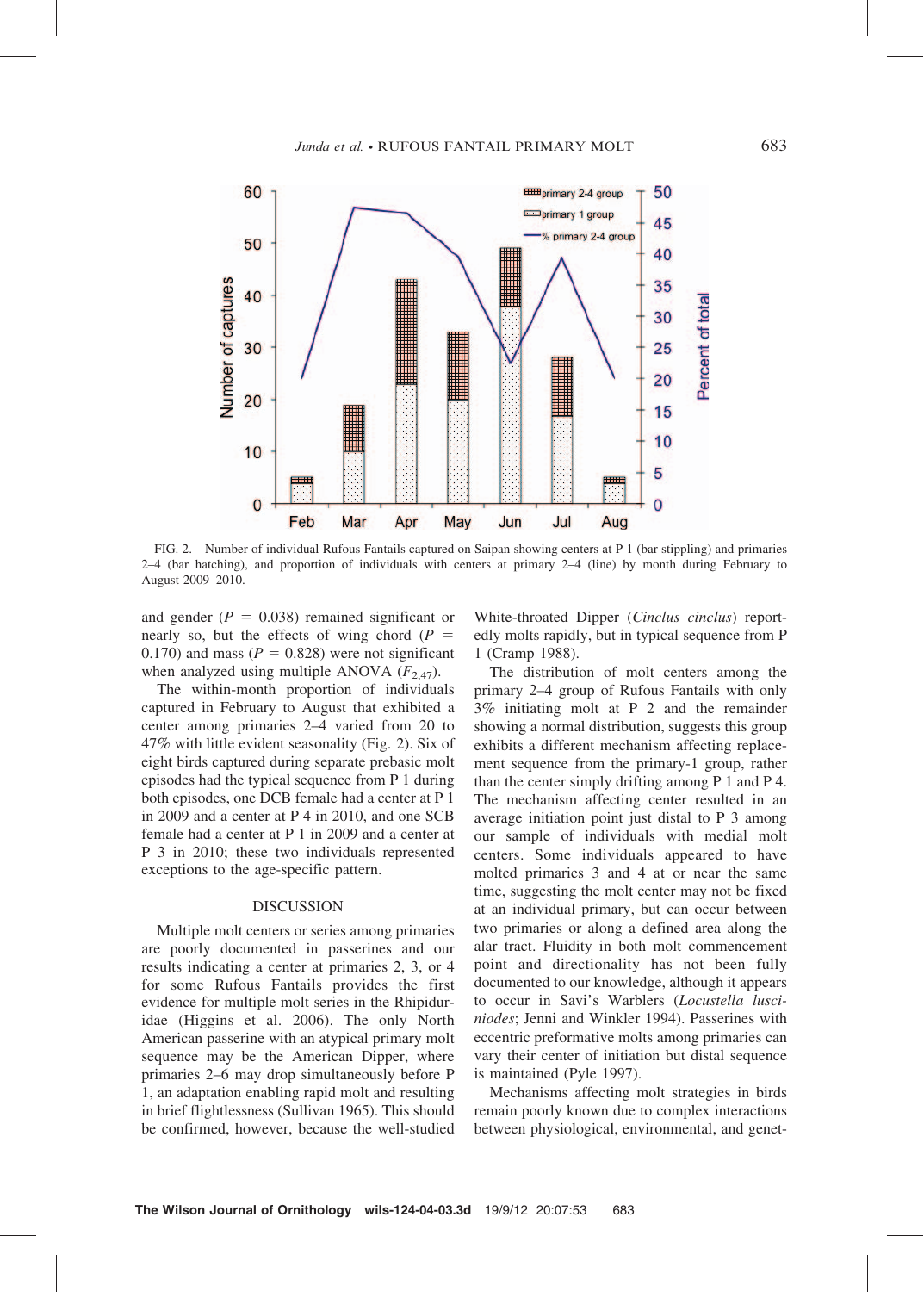ic factors (Payne 1972); remigial molt sequence may be based on either neurophysiological events (Voitkevich 1966, Rohwer et al. 2011) or an endocrinological mechanism (Miller 1941, Bridge 2011). That two Rufous Fantails in our study switched from a center at P 1 during one molt episode to a center at P 3 or P 4 during the next episode suggests the sequence may be phenotypically plastic and adaptive based on environmental as well as genetic factors.

Regular molt centers other than P 1 have been documented among Eurasian passerines, most thoroughly for Brown Shrikes (Lanius cristatus; Stresemann and Stresemann 1971, Cramp and Perrins 1993) and Savi's Warblers (Thomas 1977, Cramp 1992, Neto and Gosler 2006); a few other individual cases in other passerine species have been reported (Jenni and Winkler 1994, Thompson and Kitaysky 2004), possibly representing anomalies or based on injuries. Most Brown Shrikes appear to have a center between primaries 4 and 5 (molt proceeding both distally and proximally), but some have either a single or a second center at primary 1. Other Lanius shrikes appear to have a normal distal sequence from P 1 in all individuals (Cramp and Perrins 1993). Commencement of primary replacement can be variable in Savi's Warblers with some birds having a distal sequence from P 1 and others appearing to have centers among primaries 2 and 6; birds initiating the prebasic molt at P 1 tended to commence molt earlier than those initiating molt among primaries 2–6 (Neto and Gosler 2006).

Rufous Fantails with molt centers among primaries 2–4 showed no apparent seasonal pattern within our capture periods (Feb–Aug). However, a complete assessment of seasonality would have to account for annual breeding phenology (which appears to vary between years; P. Radley and J. F. Saracco, pers. comm.) as well as age and gender variation in timing of molt; we currently lack the data to address this question. The greater proportion of younger (SCB) and female Rufous Fantails with a medial molt center compared to older birds and males suggests they may have a selective advantage in foraging that affects the molt commencement point. Neto and Gosler (2006) did not separate younger from older individuals in their study; similar age-specificity suggesting slower or later molts in younger birds could indirectly explain the tendency for medial molt centers to occur with later-molting Savi's Warblers.

Multiple series in larger birds, constrained from replacing all primaries in a single molting season, allows more feathers to be replaced in a shorter period without creating large gaps in the wing, thereby maintaining wing-surface integrity and greater ability to fly and forage (Tucker 1991, Hedenström and Sunada 1999, Rohwer 1999, Pyle 2005). Our results suggest a center among primaries 2–4 in younger and female Rufous Fantails may have evolved as an alternate strategy in groups with a selective foraging disadvantage to enable them to replace more primaries more rapidly while maintaining better foraging ability. However, direct correlation with wing loading (mass and wing chord) was not evident in our study after controlling for effects of age and gender.

It may be advantageous for younger and female fantails to have multiple molt series if they are under greater time or energetic constraints due to poorer foraging ability or greater breeding constraints, respectively. Females may initiate molt later than males on average because males abandon their broods and mates in favor of early molting (Svensson and Nilsson 1997, Hemborg and Merila 1998); this could result in the need for more rapid molting in breeding female fantails, perhaps varying regularly on an inter-annual basis. Rapid molt may be unusual in tropical climates, where time constraints are less severe than in temperate climates (Ryder and Wolfe 2009). Our results suggest an adaptation for rapid replacement in some short-winged passerines that rely on flight to forage for aerial insects, such as Rufous Fantails (Higgins et al. 2006).

Molt sequence among inner primaries is difficult to document unless specifically looked for because molt among inner primaries is rapid and few specimens have been collected at this stage (Pyle 1997). It is possible multiple series may occur more often than suspected among passerines. Molt sequence is especially poorly documented in tropical passerines (Ryder and Wolfe 2009), and discovery of additional tropical passerines with multiple molt series may shed further light on the evolution and adaptation of this strategy. We encourage further study to document molt sequence among inner primaries of passerines, and to investigate evolutionary causes for variation within and among species.

## ACKNOWLEDGMENTS

We thank Paul Radley for providing funding and immense logistical support for the TMAPS stations on